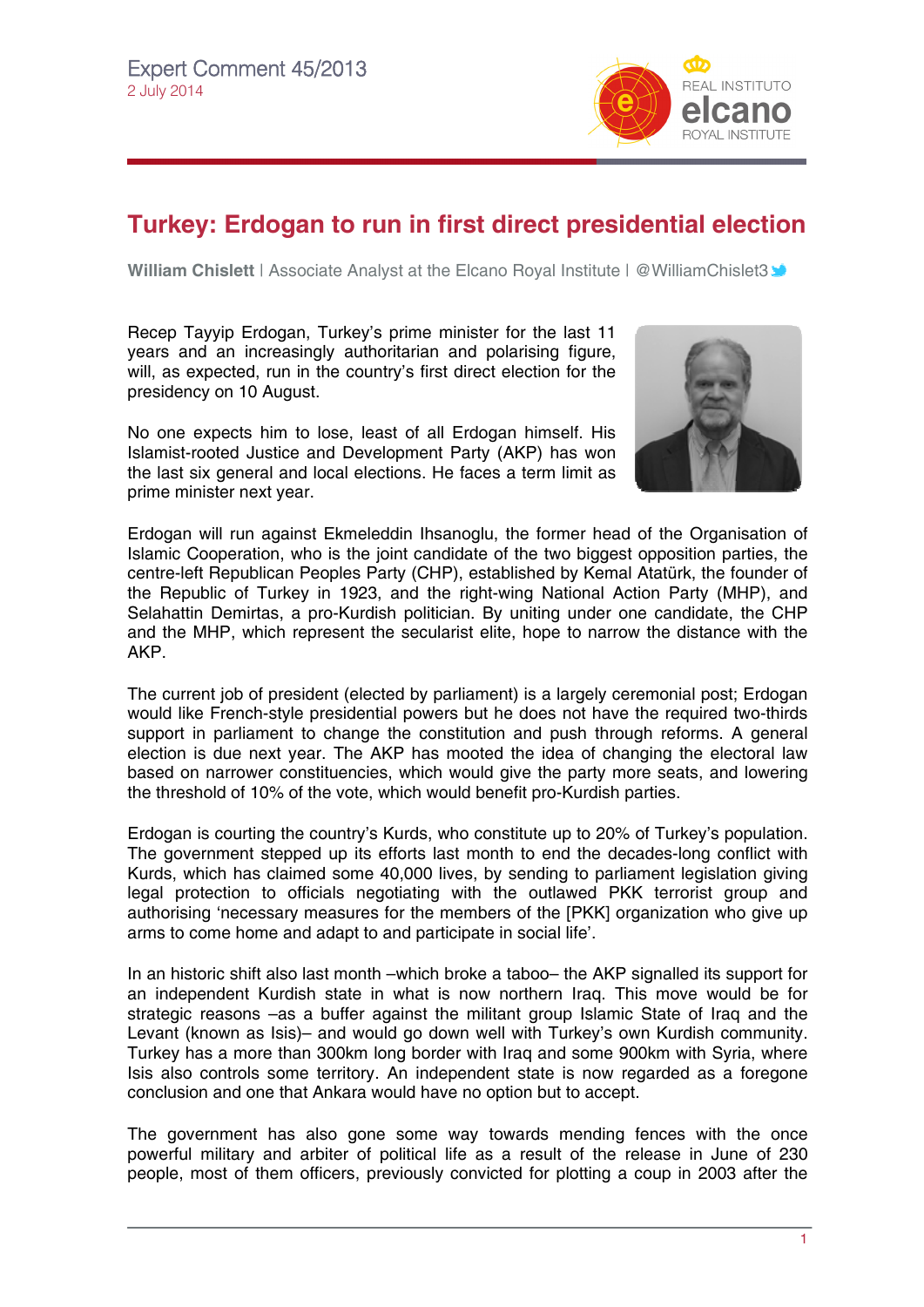$\overline{a}$ 



AKP came to power. The constitutional court had ruled that the defendants' rights had been violated in a case known as Sledgehammer. The ruling came the same day that a court in Ankara sentenced the 97-year-old Kenan Evren, Turkey's president between 1982 and 1989, to life imprisonment for leading the 1980 coup.

But for the government's aggressive political fight for power with the movement of Fethullah Gulen, a US-based Islamic preacher and former ally of Erdogan, whose followers had infiltrated the police and prosecution service with the government's knowledge and initial blessing, the court's ruling might never have happened. The Sufiinspired Gülen fled Turkey in 1999, apparently fearing he would be arrested for plotting against the secular state.

Some of the evidence used in the trial, however, was so flimsy and in some cases fabricated that the European Court of Human Rights would probably have overturned the verdict on the 230 eventually. According to a report by a group of international scientists, the Sledgehammer court ignored the fact that documents said to be from 2002-03 used fonts 'not available until MS Office 2007 was released'.

Corruption scandals involving the AKP and allegedly Erdogan himself and family members, the government's flaunting of the rule of law and the prime minister's majoritarian concept of democracy, the ban on YouTube (lifted in June more than two months after the blocking of access, following another ruling by the constitutional court), and the harsh crackdown on protests beginning with those in **[Gezi Park](http://www.realinstitutoelcano.org/wps/portal/web/rielcano_en/contenido?WCM_GLOBAL_CONTEXT=/elcano/elcano_in/zonas_in/commentary-chislett-turkey-local-elections-erdogan-victory#.U7LEO42Szwc)** in Istanbul in May 2013 and including the rough handling of bereaved demonstrators after a fire in a coal mine killed 301 miners in May 2014,**[1](#page-1-0)** have seemingly done little to dent support for Erdogan, particularly among AKP's core pious voters in the conservative Anatolian heartlands. The AKP has a formidable electoral machine and most of the media is progovernment; the party swept the board in last March's **[local elections](#page-1-0)**, increasing its share of the vote from 39% in 2009 to 45%.

Erdogan's strong point has been the economy, whose stellar growth until 2013 has raised living standards considerably. Per capita income has trebled since 2003. The economy, too reliant on hot money and cheap credit, is now coming unstuck. The country's currency slumped early this year, forcing Turkey's central bank into a U-turn to stave off a collapse of the lira when it hiked its benchmark interest rates. Last month, however, the bank, apparently under pressure from the government, shaved 75 basis points off the weekly repo rate to 8.75% despite inflation almost double the bank's 5% target.

Erdogan would have liked a larger cut; he called the one in May –of 50 basis points– a 'joke'. The latest move came shortly after Numan Kurtulmus, the AKP's deputy chairman, suggested the central bank's independence should be curtailed, and two weeks after leading bank officials, including the governor's chief of staff, were moved from their posts. The size of this cut seemed to be a middle course between holding them and incurring Erdogan's wrath or reducing interest rates to a greater extent.

<span id="page-1-0"></span>**<sup>1</sup>** A much publicised photo of a miner being kicked by Yusef Yerkel, a UK university-educated aide of Erdogan, while two soldiers pinioned him to the ground caused outrage on social media inside and outside of Turkey. Erdogan called the disaster an 'ordinary' occurence in the mining industry.